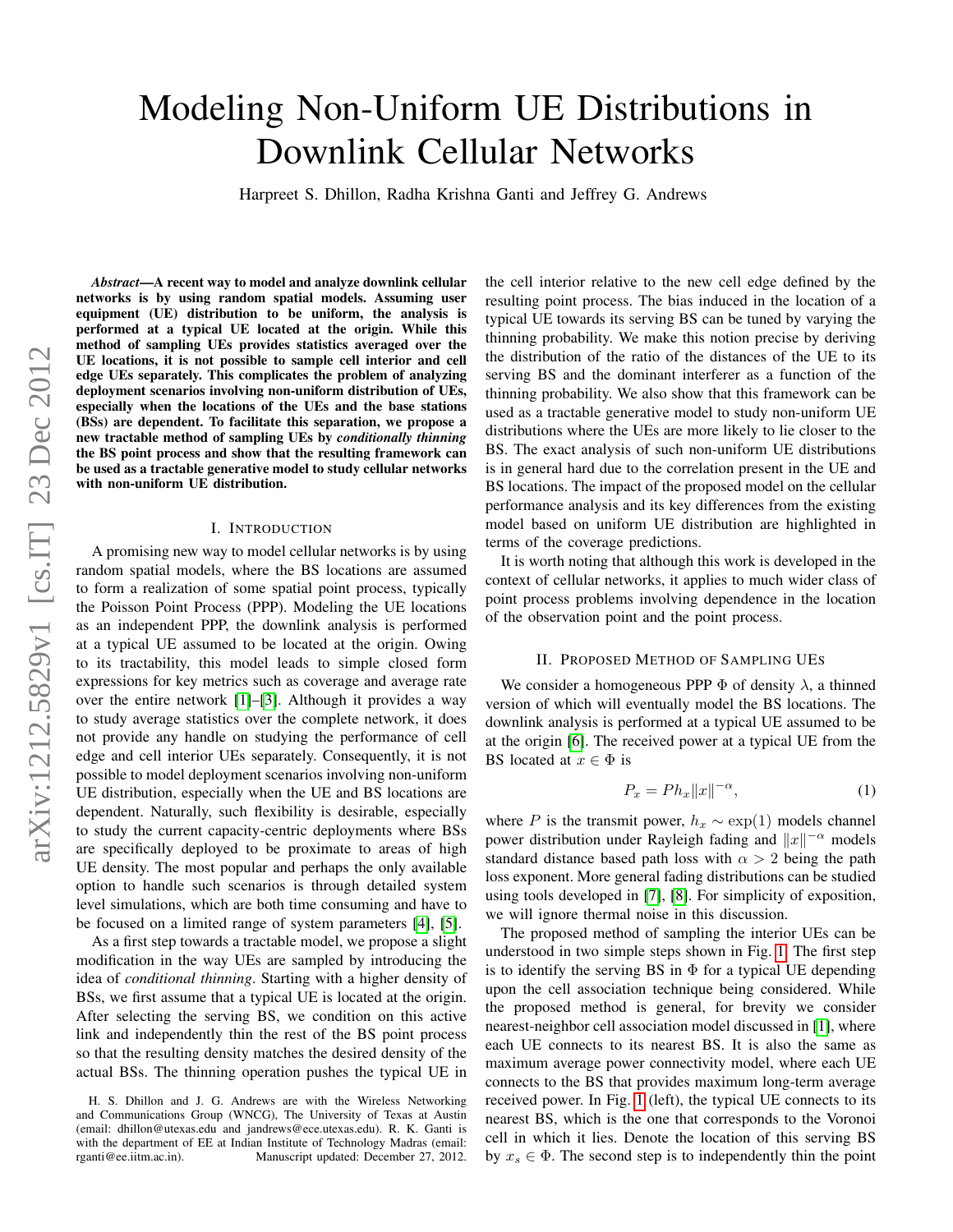

<span id="page-1-0"></span>Fig. 1. (left) The Voronoi tessellation of the point process Φ. Dark triangle denotes a typical UE. (middle) The point process thinned by  $p = .3$ . The remaining points form BS point process  $\Phi_b$ . (right) The Voronoi tessellation of  $\Phi_b$ . Observe that the typical point is now in the cell interior.

process  $\Phi \setminus x_s$  where each point is independently retained with probability  $p$  as shown in Fig. [1](#page-1-0) (middle). Since the thinning is conditional on the serving BS, we call it *conditional thinning*. The thinned process  $\Phi_b$  models the BS locations. Due to conditional thinning, the point process  $\Phi_b$  is no longer a PPP. After tessellating the space based on  $\Phi_b$  and keeping the position of the UE fixed, we note that the UE is pushed towards the cell interior compared to the new cell edge as shown in Fig. [1](#page-1-0) (right). As discussed in the next section, a typical UE can be pushed arbitrarily close to its serving BS by choosing an arbitrarily small value of  $p$  but remains edge biased for high values of  $p$ .

## III. IMPACT ON CELLULAR NETWORKS

After providing an overview of the new UE sampling model, we now formalize the effect of conditional thinning perceived by a typical UE. Denoting  $R_1$  and  $R_2$  to be the distances of the closest and the next closest point of  $\Phi_b$  to the origin, we define our first metric to be  $R = R_2/R_1$ . It corresponds to the ratio of the distances of a typical UE to its serving BS and the dominant interferer, and provides some insights into the expected performance of a typical UE. For instance, if the value of  $R$  is close to 1, it means that the UE is near the cell edge, i.e., the dominant interferer is approximately at the same distance as the serving BS and hence the received signal-tointerference-ratio (SIR) is expected to be low. It is important to note that  $R \geq 1$  by construction, since the serving BS is always the closest one in our cell association model. We now derive the distribution of  $R$  after deriving the joint distribution of  $R_1$  and  $R_2$  as a function of thinning probability p in the following Lemma. Interested readers can refer to [\[9\]](#page-3-7) for the marginal distribution of  $R_n$ .

Lemma 1. *The cumulative distribution function (CDF) of R is*

$$
F_R(r) = 1 - \frac{1}{1 + p(r^2 - 1)}, \ r \ge 1.
$$
 (2)

*Proof:* For notational simplicity, we first define the following disjoint sets:

$$
\mathcal{E}_1 = \{x \in \mathbb{R}^2 : ||x|| \le r_1\}
$$

$$
\mathcal{E}_2 = \{x \in \mathbb{R}^2 : r_1 < \|x\| \le r_1 + \mathrm{d}r_1\}
$$
\n
$$
\mathcal{E}_3 = \{x \in \mathbb{R}^2 : r_1 + \mathrm{d}r_1 < \|x\| \le r_2\}
$$
\n
$$
\mathcal{E}_4 = \{x \in \mathbb{R}^2 : r_2 < \|x\| \le r_2 + \mathrm{d}r_2\},
$$

where  $\mathcal{E}_1$  denotes a circle centered at origin and the rest denote annular regions defined by concentric circles centered at the origin. Further let  $N(\mathcal{E})$  be a random counting measure of a Borel set  $\mathcal{E}$ , i.e.,  $N(\mathcal{E}) = \#$  of points in  $\mathcal{E}$ . Now to derive the CDF of  $R$ , we first derive the joint probability density function (PDF) of  $R_1$  and  $R_2$ , which by definition can be expressed as

$$
f_{R_1,R_2}(r_1,r_2) = \lim_{\substack{dr_1 \to 0 \\ dr_2 \to 0}} \frac{\mathbb{P}\left(R_1 \in \mathcal{E}_2, R_2 \in \mathcal{E}_4\right)}{dr_1 dr_2}.
$$
 (3)

The numerator of the above expression can be expressed as:

$$
\mathbb{P}(R_1 \in \mathcal{E}_2, R_2 \in \mathcal{E}_4) = \n\mathbb{P}(N(\mathcal{E}_1) = 0, N(\mathcal{E}_2) = 1, N(\mathcal{E}_3) = 0, N(\mathcal{E}_4) = 1) = \n\mathbb{P}(N(\mathcal{E}_1) = 0) \mathbb{P}(N(\mathcal{E}_2) = 1) \mathbb{P}(N(\mathcal{E}_3) = 0) \mathbb{P}(N(\mathcal{E}_4) = 1),
$$
\n(4)

where the simplification follows from the fact that the sets  $\mathcal{E}_i$ are disjoint. Now recall that the point process  $\Phi$  is independently thinned by probability  $p$  outside the circle of radius  $r_1 + dr_1$ . Therefore, the above expression can be written as:

$$
\mathbb{P}\left(R_1 \in \mathcal{E}_2, R_2 \in \mathcal{E}_4\right) = e^{-\lambda \pi r_1^2} \lambda \pi \left[ (r_1 + \mathrm{d}r_1)^2 - r_1^2 \right] e^{-\lambda \pi \left[ (r_1 + \mathrm{d}r_1)^2 - r_1^2 \right]} e^{-p\lambda \pi \left[ r_2^2 - (r_1 + \mathrm{d}r_1)^2 \right]} \n p\lambda \pi \left[ (r_2 + \mathrm{d}r_2)^2 - r_2^2 \right] e^{-p\lambda \pi \left[ (r_2 + \mathrm{d}r_2)^2 - r_2^2 \right]},
$$
\n(5)

which for vanishingly small  $dr_1$  and  $dr_2$  can be simplified to:

$$
p(2\pi\lambda)^2 r_1 r_2 \exp\left(-\lambda \pi r_1^2 (1-p)\right) \exp\left(-p\lambda \pi r_2^2\right) \mathrm{d}r_1 \mathrm{d}r_2,\tag{6}
$$

from which the joint PDF of  $R_1$  and  $R_2$  can be expressed as:

$$
f_{R_1,R_2}(r_1,r_2) = p(2\pi\lambda)^2 r_1 r_2 e^{-\lambda \pi r_1^2 (1-p)} e^{-p\lambda \pi r_2^2}, \quad (7)
$$

for  $r_2 \ge r_1 \ge 0$ . Using this joint density, the CCDF of R can now be expressed as:

$$
\mathbb{P}[R > r] = \mathbb{P}\left[\frac{R_2}{R_1} > r\right] \tag{8}
$$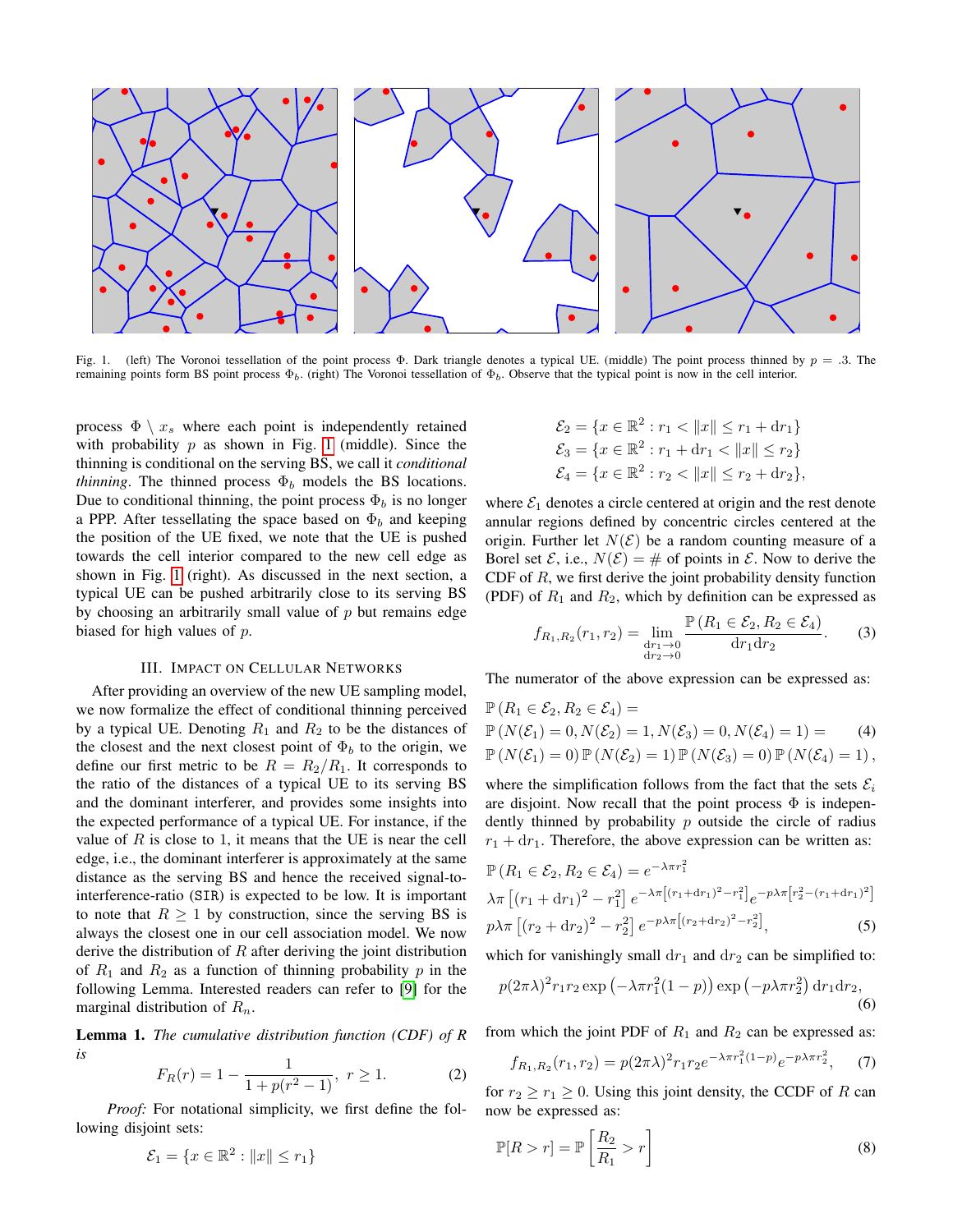

<span id="page-2-1"></span>Fig. 2. The CDF of  $R$  for various values of conditional thinning probability p. The theoretical results are overlaid with dotted plots of the simulation results showing perfect match.

$$
= \int_{r_2=0}^{\infty} \int_{r_1=0}^{\frac{r_2}{r}} f_{R_1,R_2}(r_1,r_2) dr_1 dr_2 = \frac{1}{1 + p(r^2 - 1)}, \tag{9}
$$

which completes the proof.

Recall that for  $p = 1$  the proposed model reduces to the uniform distribution of UEs, leading to the following corollary.

Corollary 1. *The CDF of* R *for the typical observation point that is defined to be uniformly distributed in* R 2 *independent of the BS locations (* $p = 1$  *in the proposed model) is* 

$$
F_R(r) = 1 - \frac{1}{r^2}, \ r \ge 1.
$$
 (10)

<span id="page-2-0"></span>Corollary 2. *The mean value of* R *as a function of* p *is*

$$
\mathbb{E}[R] = 1 + \frac{1}{\sqrt{p(1-p)}} \left( \frac{\pi}{2} - \tan^{-1} \left( \frac{\sqrt{p}}{\sqrt{1-p}} \right) \right), \quad (11)
$$

*which for*  $p = 1$  *is*  $\mathbb{E}[R] = 2$ *.* 

Remark 1 (Dependence in UE and BS point processes). *The level of dependence induced in the locations of the UEs and the BSs is inversely proportional to the thinning probability* p*, i.e., the probability of finding a typical UE in the cell interior close to its serving BS is higher for smaller values of* p*. This is evident from the mean of* R *given by Corollary [2](#page-2-0) and from the plot of the CDFs of* R *for various values of* p *in Fig. [2.](#page-2-1)*

We now derive the coverage probability of a typical UE sampled under the new proposed method. The coverage probability P<sup>c</sup> denotes the average fraction of UEs in coverage and can be formally defined as the CCDF of SIR as follows:

$$
P_c = \mathbb{P} \left( SIR > \beta \right) = \mathbb{P} \left( \frac{h_{x_s} ||x_s||^{-\alpha}}{\sum_{y \in \Phi_b \setminus x_s} h_y ||y||^{-\alpha}} > \beta \right), \quad (12)
$$

where the serving BS is assumed to be located at  $x_s$ . Using tools developed in [\[1\]](#page-3-0), a simple expression can be derived for the coverage probability of a typical UE under the proposed sampling method. The main result is given in the following Lemma along with a brief proof sketch.

<span id="page-2-3"></span>Lemma 2. *The coverage probability of a typical UE when it connects to its nearest BS under the proposed UE sampling method with thinning probability* p *is*

$$
P_c(\alpha, \beta, p) = \left[1 + p\beta^{\frac{2}{\alpha}} \int_{\beta^{-\frac{2}{\alpha}}}^{\infty} \frac{1}{1 + u^{\frac{\alpha}{2}}} du\right]^{-1},
$$
 (13)

*which for*  $\alpha = 4$  *simplifies to* 

$$
P_c(4,\beta,p) = \left[1 + p\beta^{\frac{1}{2}}\left(\pi/2 - \arctan(\beta^{-\frac{1}{2}})\right)\right]^{-1}.
$$
 (14)

This result directly follows from Theorem 2 of [\[1\]](#page-3-0) with a slight modification to incorporate conditional thinning of the point process  $\Phi$ . The coverage probability is first conditioned on the distance of a typical UE to its serving BS, which can be computed by the null probability of a PPP. Conditioned on this distance, say u, the interference field defined over  $\mathbb{R}^2 \cap$  $B(0, u)^c$  is a PPP with density  $p\lambda$ , where  $B(0, u)$  is a ball with radius  $u$  centered at  $0$  and  $p$  appears due to conditional thinning. This is the step where the proof of the current Lemma differs from that of Theorem 2 of [\[1\]](#page-3-0). The remaining proof, which mainly involves the derivation of the Laplace transform of interference, remains the same.

Remark 2 (Scale invariance and effect of p on Pc). *For any given value of thinning probability* p*, the coverage probability is independent of the density of the BSs in an interference limited cellular network. This scale invariance result is a generalization of a similar observation reported in [\[1\]](#page-3-0) for the uniform distribution of the UEs, which is a special case of the proposed model and corresponds to*  $p = 1$ *. As expected, the coverage probability is a monotonically decreasing function of* p*. This is consistent with the observations reported in [\[10\]](#page-3-8), where a similar parametrization was used to model load on various classes of BSs in a heterogeneous cellular network.*



<span id="page-2-2"></span>Fig. 3. A realization of the proposed non-uniform UE distribution model.

#### IV. NON-UNIFORM UE DISTRIBUTION

In this section, we show that the framework developed in the previous section can be used as an accurate analytical generative model for the non-uniform UE distributions where the UEs are clustered around their serving BSs. We first explain the simulation setup for this non-uniform UE distribution model